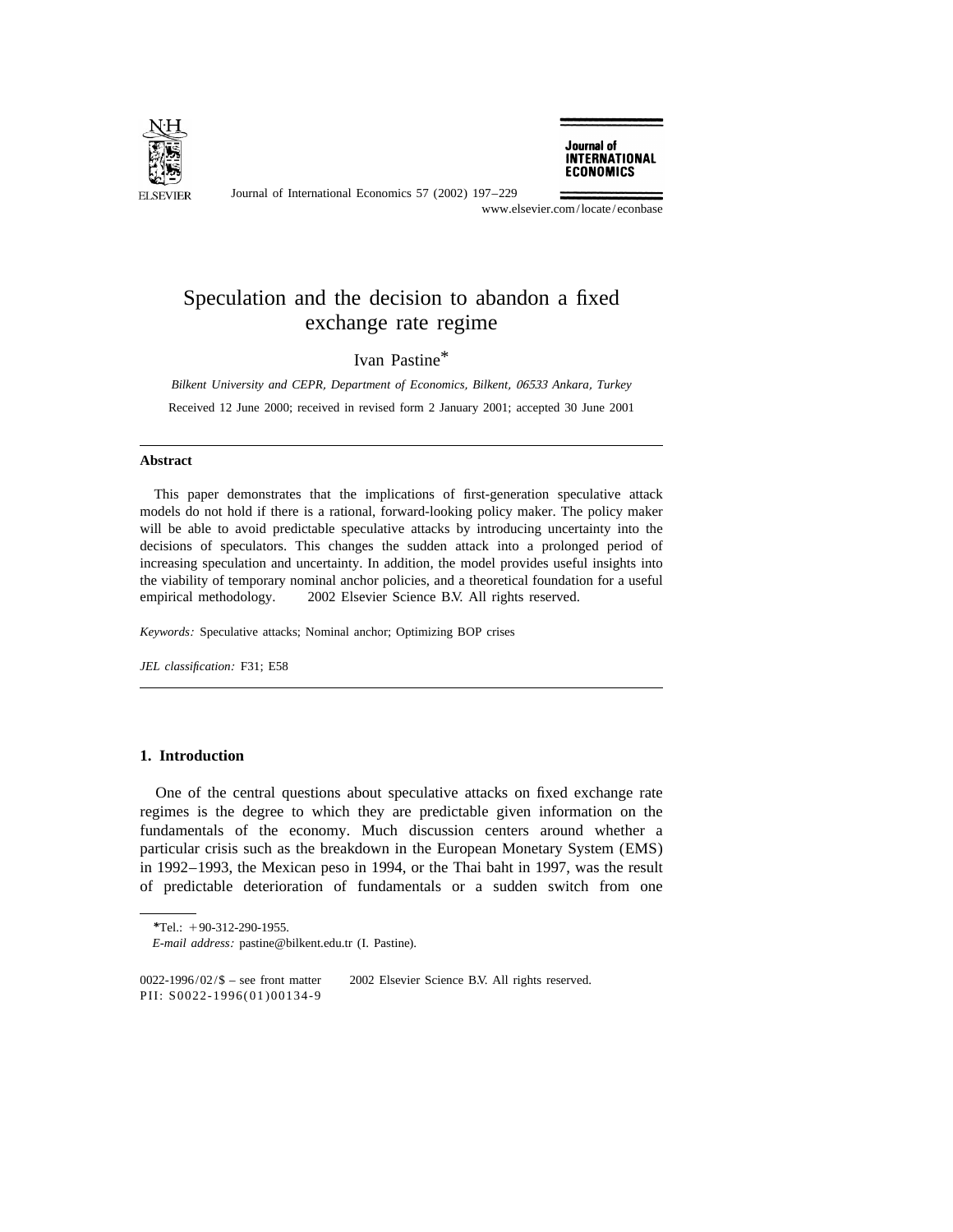equilibrium to another based on self-fulfilling expectations. The question is theoretically interesting, and of central practical importance. If most attacks are due to predictable movements in fundamentals (first-generation models) then fixed exchange rates may be attractive as long as the monetary authority is willing to subordinate its other goals to the exchange rate policy. On the other hand, if self-fulfilling expectations of crises (second generation models) are common then even if the monetary authority does everything right it may still not be able to avoid a speculative attack. Both types of attacks are supported by extensive theoretical literatures so economists have had to address the very difficult task of trying to differentiate these views empirically.<sup>1</sup>

This paper reexamines the possibility of predictable speculative attacks. It argues that if monetary authorities are not myopic it is unlikely that predictable movements in fundamentals can create predictable speculative attacks. Once a rational, forward-looking policy maker is incorporated in these models very different, but equally interesting conclusions arise.

This literature grew from a framework developed by Krugman (1979) based on a mechanism by Salant and Henderson (1978). This framework posits a central bank with limited resources which is pursuing a fixed exchange rate policy but also has other, higher priority, policies that are fundamentally inconsistent with the exchange rate policy in the long run. Speculators are forward looking. They foresee the eventual abandonment of the fixed rate regime and the potential profit opportunities that might occur. As soon as profit opportunities begin to manifest themselves they attempt to exploit them by buying the central bank's foreign currency reserves in a sudden attack, forcing the early abandonment of the fixed exchange rate regime.

This structure is intuitive, elegant, and empirically tractable. Moreover, many countries which have experienced foreign exchange crises do indeed seem to have been pursuing other policies which appear to have been at odds with the fixed exchange rate system. Therefore the basic structure is quite attractive, and it has fared well empirically. It suffers, however, from an important shortcoming. In these models speculators are rational, forward-looking agents who are able to foresee the inevitable collapse of the fixed exchange rate regime, whereas the monetary authority is not. Even if we assume that the policy maker makes maintaining the fixed exchange rate regime a high priority, it would still realize

<sup>&</sup>lt;sup>1</sup>'First generation' and 'second generation' refer to Flood and Marion's (1999) useful taxonomy of speculative attack models. First generation models place emphasis on speculative attacks driven by predictable movements in fundamentals while second generation models place emphasis on speculative attacks that arise due to multiple equilibria. The predictable attack literature was started by Krugman (1979) and Salant and Henderson (1978). The multiple equilibria explanation of speculative attacks is due to Flood and Garber (1984a) in the natural resource context, and Obstfeld (1986) in the fixed exchange rate context. Surveys of this extensive literature are given by Agenor et al. (1992), Blackburn ´ and Sola (1993), and Flood and Marion (1999). For an elegant example of an approach to differentiating these views empirically see Jeanne (1997).